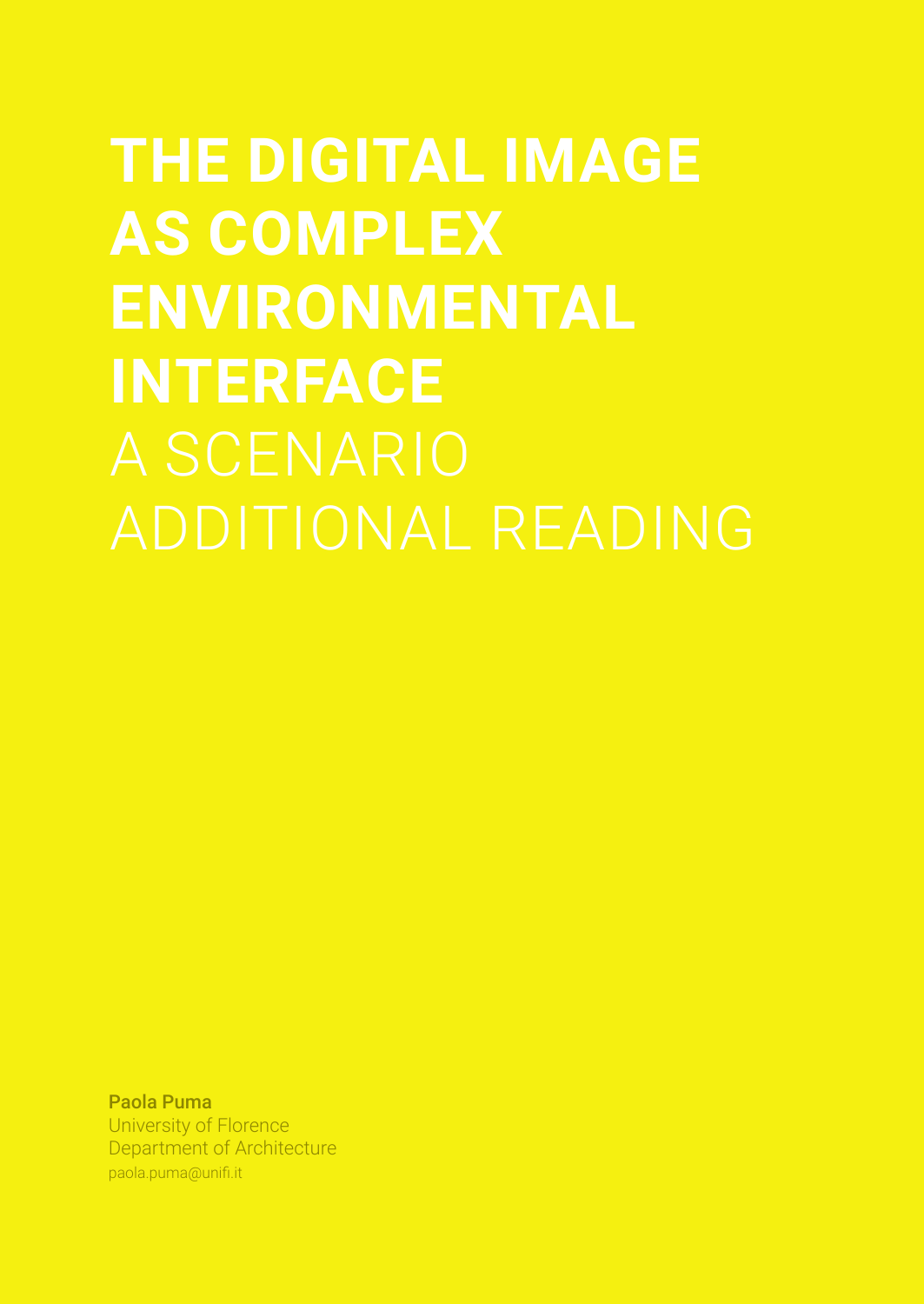## ESSAY 20/01

DIGITAL IMAGE INTERFACE ENVIRONMENTAL INFOSPHERE

The digital society has transformed our cognitive, social, productive and aesthetic experience of the world. Many deep and continuous changes, still in progress and harbingers of the next adjustments, will occur due to the imminent evolution of digital technologies into environmental holistic infosphere, where it seems to delineate the integration between virtual and physical. The focus is on some changes of the Representation's scientific discipline and interrogations on the future scenarios: the following reflections deal with the impact of digital on architecture and representation and how much the mediascape has influenced the current digital processes of production, reproduction and distribution of images modifying our perception and experience of space, time, material, senses and identity.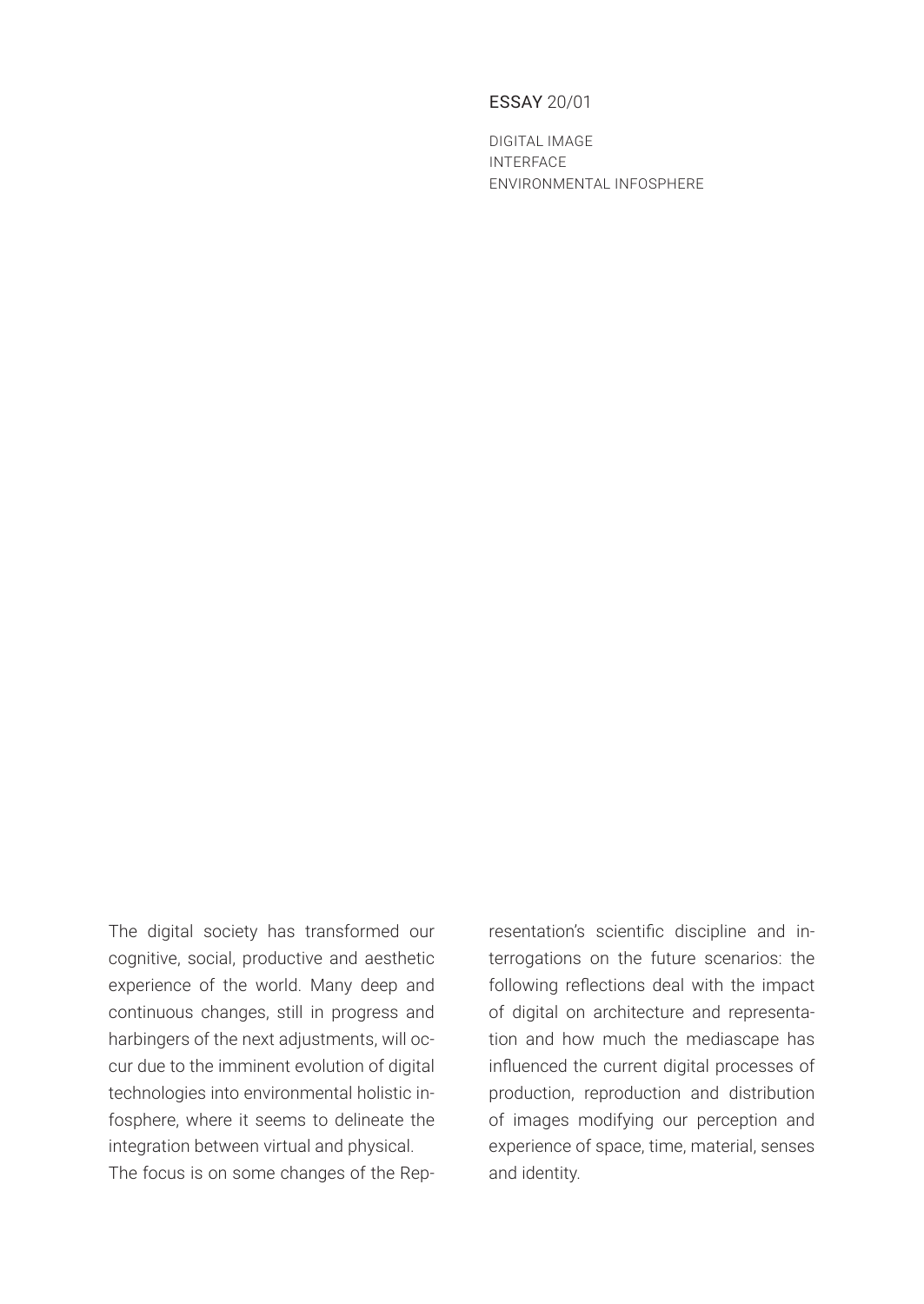## INTRODUCTION. THE ISSUE OF THE STUDY

The current characterization of the digital society and infoculture is based on the large and easy co-production of ideas and contents and has transformed our cognitive, social, productive and aesthetic experience of the world. Many deep and continuous changes, still in progress and harbingers of the next adjustments will occur due the imminent evolution of digital technologies from infosphere on devices to digital technologies on environmental infosphere, a holistic habitat where the *media convergence*<sup>1</sup> seems to delineate the integration of the virtual and the physical.

Abundant literature, no longer recent but significant for its predictivity (Negroponte, 1995; Levy, 1997; Buffardi & de Kerckhove, 2011; Maldonado, 2015), prefigured at the beginning and today deals with the subject of the deep cultural impact of mediascape on the processes and expressions of our interest, referring to how the current digital processes of production, reproduction and distribution of information and images influence our perception and experience of space, time, material, senses and identity**<sup>2</sup>** (Packer & Jordan, 2001; Lichty, 2013; de Kerckhove & de Almeida, 2014; Campanelli, 2016; Bostenaru Dan & Craciun, 2016). These reflections refer to this and to the specialist literature on the impact of digital on architecture and representation (Sacchi, & Unali 2003; Balzani, 2017; Sacchi, 2018), focusing on some main changes of the Representation's scientific discipline and interrogations on the scenarios in front of us.

# DISCUSSION. DIGITAL DRAWING AND SURVEY: THREE COORDINATE CHANGES

The trajectories along which the changes in the status of the Drawing and survey discipline have mainly taken place in recent years<sup>3</sup> can be briefly traced back to a series of transformations, which in turn may perhaps be summarized in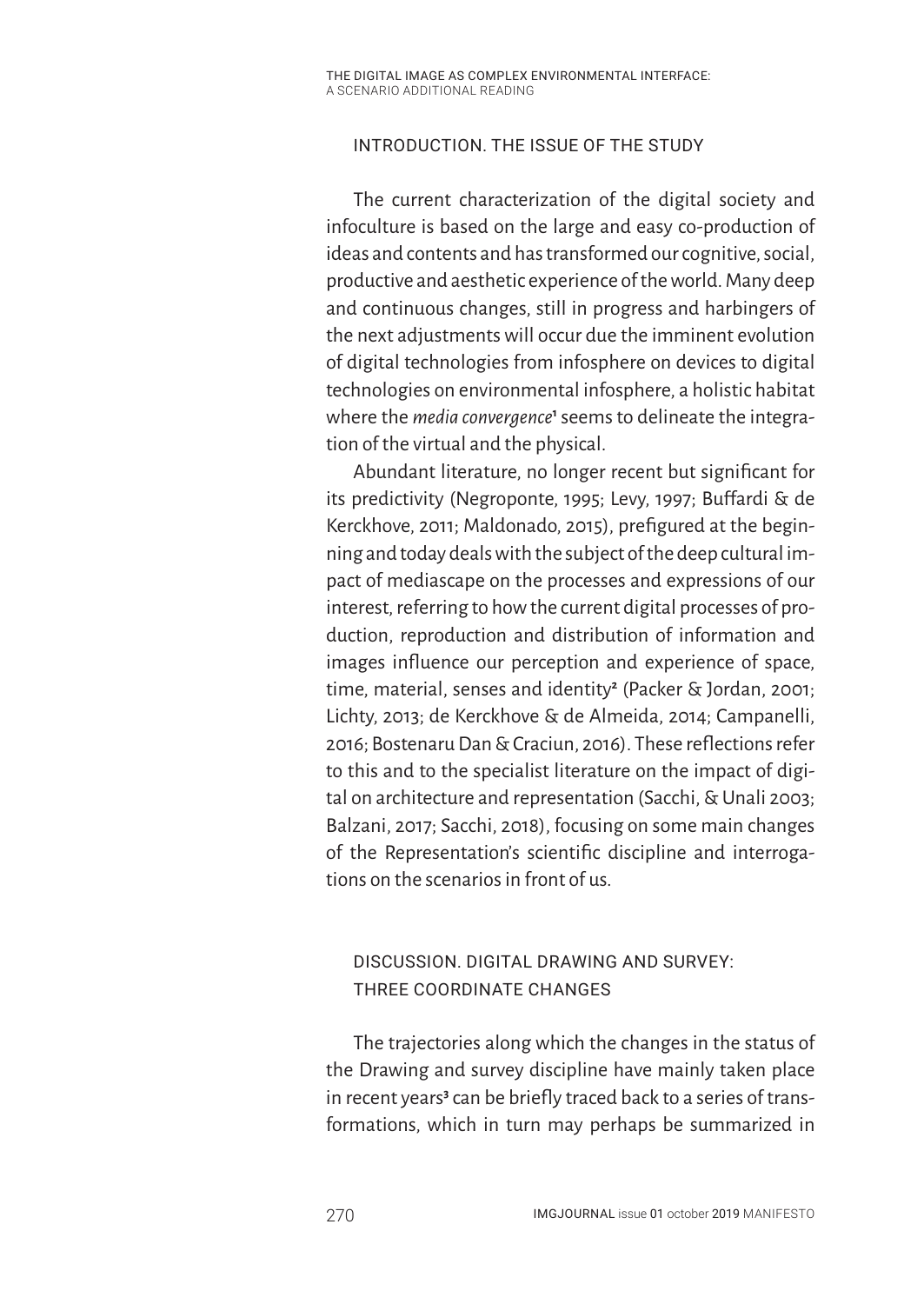three main configuration changes of which we propose here a large scale synopsis, preparatory to subsequent hypotheses in final conclusion.

• *from point to cloud*: the two main terms that have always constituted the disciplinary topics of Drawing - survey and representation - have recently become less precise but more complex than in the past, becoming almost a semantic cloud full of intersections and contaminations**<sup>4</sup>** (similar to pointcloud, which shows the artifact's objective description and at the same time its multiple representations). It has emerged we could define a methodological cloud, constituted at least by the nodes *Survey*, *representation*, *drawing*, *visual*, *infographic*, *data visualization*, which has always been linked to the application cloud constituted by the finalization of the *project*, the *documentation*, the *enhancement*, the *education*, the *communication*. And between the two, the deep system transformation operated and mediated by an environmental context cloud: a digital ecosystem dotted with the virtual, the IOT, the big data, the AI.

• *from vector to spatial trajectory*: the well-established irruption of digital world seems, moreover, to have meant not only the introduction of a new third intermediate presence between the pre-existing methodological and application fields but also a change in the structure of mutual relations: if first among the individual terms from the methodological and from the application field there were two-way relationships, in which each point directly connects to another in a direct one-to-one relationship, the digital ecosystem modifies the relationship vectors in a multidimensional aggregative cluster that transforms the linear work tracks (survey applied to valorisation, representation applied to education, visual applied to communication and so on) in trajectories on metaphorically mesh-like surfaces, measurable and dynamically interpretable according to the given topological approximation.

• *from the triad to the scientific hybridization*: if the scientific triad that has characterized the discipline of Drawing in the analog era was based on the three epistemological elements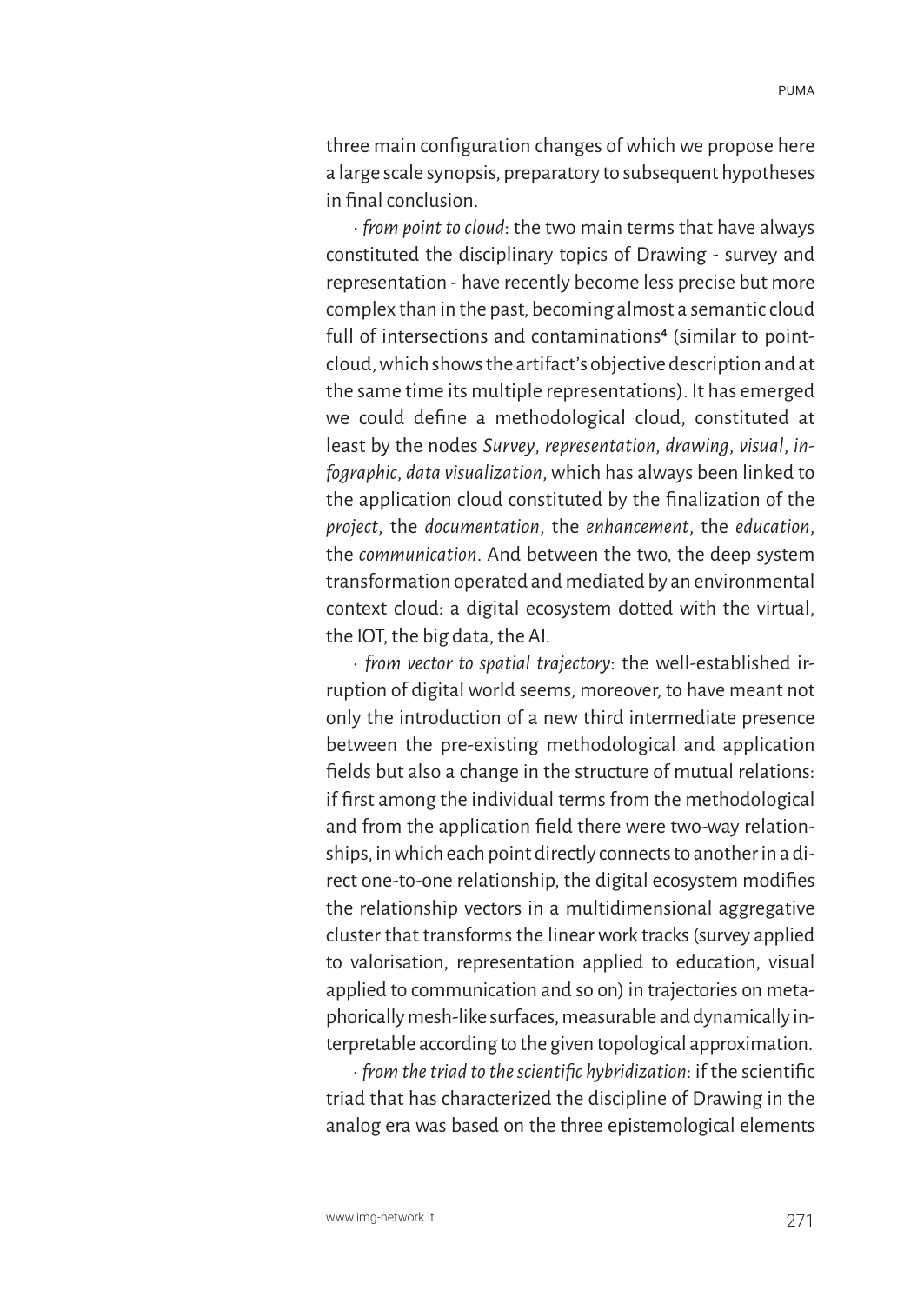of method, tools and techniques, then digital seems to have induced on this model also transformations of convergence and hybridization between the three logical categories with an outcome of greater choice of outputs and flexibility of the consequent applicative impacts: it seems difficult, for example, to put the use of photomodeling by SFM exclusively in the methodology, omitting the overlap with the technique due to the automation of the entire images processing workflow.

# RESULTS. SCENARIO CONFIGURATIONS

As widely seen for the theoretical and physical production of architecture, even in representation the digital paradigm seems to have functioned therefore as a catalyst that has profoundly transformed not only instrumentation but role, meaning and outcome of our discipline allowing to keep it closely linked to evolution of knowledge, society and professionalism.

Consequently, the field of work and the instrumental and conceptual materials on our table (and desktops) have continually been updated constantly changing in nature and prefiguring again today a different set that will soon invade in our daily life and work with IOT, AI and robotics.

In this framework of continuous transitions, by its multiple material and immaterial meanings till now the image has been an element of continuity and has maintained its centrality representing the fulcrum of every change of domain (Quici, 2018).

# CONCLUSIONS. FROM THE IMAGE TO THE INTERFACE

Some characteristics of the information society and of the new media society described by Lichty (2013) coexist synergistically today, confirming again to the sight the gnoseological predominance already consolidated in history,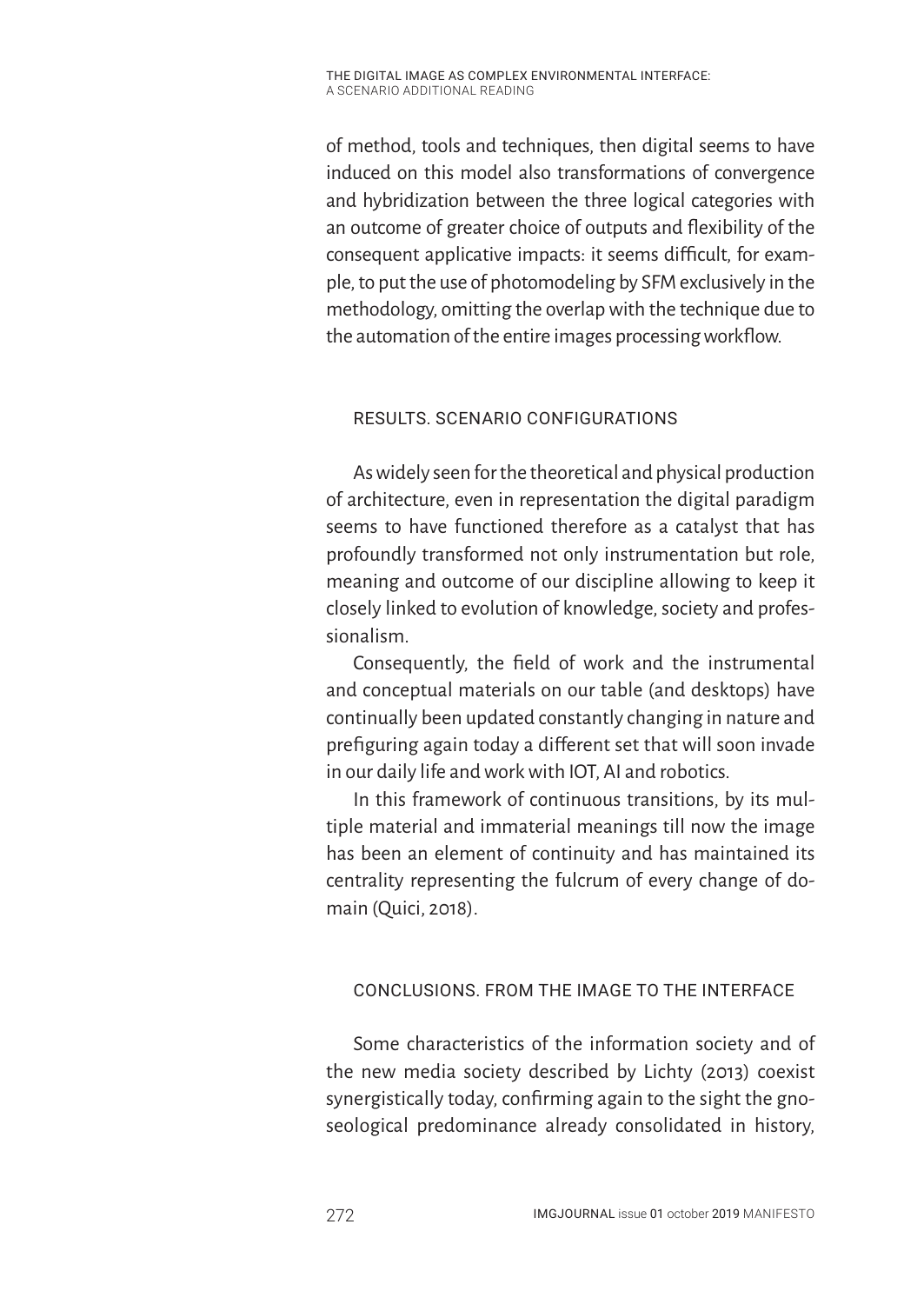even if in a situation of progressive shift of paradigm towards holistic and multisensory approaches to the acquisition and representation of knowledge, an ongoing shift that prefigures a further adjustment of terms and concepts related to the role of images in the knowledge society.

The predominance of the sight established in Western culture in the Renaissance<sup>s</sup> is today called into question by the contemporary digital culture that despite is expressly based on visual languages, moves towards the holistic recomposition of the knowledge**<sup>6</sup>** , in particular through the interactivity of augmented tactility as a technological extension of touch but also through the virtuality as proprioceptive expansion of all the senses**<sup>7</sup>** .

In this sense, the sight is still at the center of knowledge and keeping of the real world, but the image will continue to transform in an interface to overcome the interval between the body and things and the perspective viewer's eye**<sup>8</sup>** will abandon its fixed position and immersively be placing itself into an articulated and complex system of information architectures.

The development of this theme in the coming years will tell us in what terms also in the net condition can be confirmed the lesson of Wöllflin and Panofsky –according to which the forms of vision identify the culture of each epoch and each society adopts the representation of the space that most correspond to its vision of the world– and if this shift from the image to the interface, it can also be considered symptomatic and paradigmatic of our condition of increasing complexity.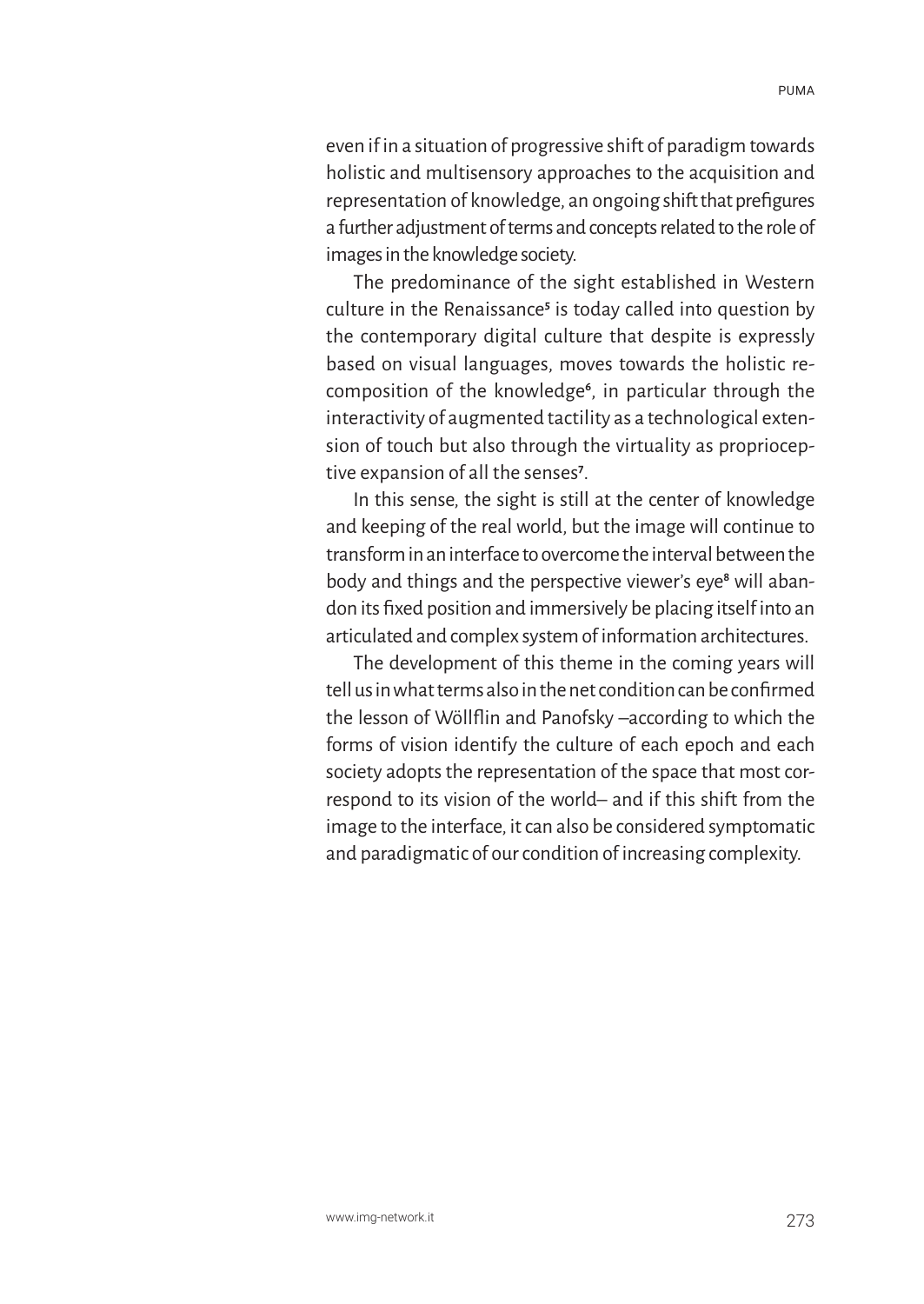#### NOTES

**1**"*Media convergence*": phenomenon involving the interconnection of information and communications technologies, computer networks, and media content. It brings together the "three C's" –computing, communication, and content– and is a direct consequence of the digitization of media content and the popularization of the Internet. *Media convergence* transforms established industries, services, and work practices and enables entirely new forms of content to emerge. It erodes long-established media industry and content "silos" and increasingly uncouples content from particular devices, which in turn presents major challenges for public policy and regulation (Flew, T. (2017).

**2** Leaving aside here the whole interesting topic of thought in socio-cultural practices (Campanelli, 2010) not in the focus of discussion, one cannot to mention the fundamental contribution to these studies given in the decades by the media and communication theorists of the Toronto school, today above all focused on the themes of the relationship between technology and social experience of space and time, with the attention on how technologies intertwine with each other and together shape the architectural and urban environment by altering its rhythm, time and life.

**3** The proceedings of the last three editions of the International Conference of the Professors in Representation disciplines are cited as a significant view of the progress of the discipline: Firenze 2016: Bertocci & Bini, 2016. Napoli 2017: Di Luggo, Giordano, Florio, Papa, Rossi, Zerlenga, Barba, Campi, Cirafici, 2017. Milano 2018: Salerno, 2018. Perugia 2019: Belardi, 2019.

**4** Even in the digital world remains valid and become strong the identification, already emerged in the strong orientation towards visual representations of post-modern, of contamination as a powerful agent of cultural transformation: each category is even today more and more subject to a hybridization where a sphere can replacing another by expanding, with a process that has also deeply affected architecture and its representation (Baudrillard, 1993).

**5** The predominance of sight in Western culture comes from antiquity but assumes almost characters of hegemony from the Renaissance, when it refers to the passage from the oral story to the printed story, that is from the oral culture acquired through the hearing and in community to the individual one acquired by mental and silent reading; Baudrillard, 1987; Parigi, 2004; Campanelli, 2016.

**6** de Kerckhove & de Almeida (2014) point out in particular how the interval between subject and reality caused by the dominance of vision is being overcome, which isolates only one sense compared to the others: "An embodied sensation of the world and a re-sensorialization of the environment are described to visually biased perspective with a renewed sense of relationship to spatial and material surrounds. What is attempted to induce the topological reunion of sensation and cognition, of sense and sen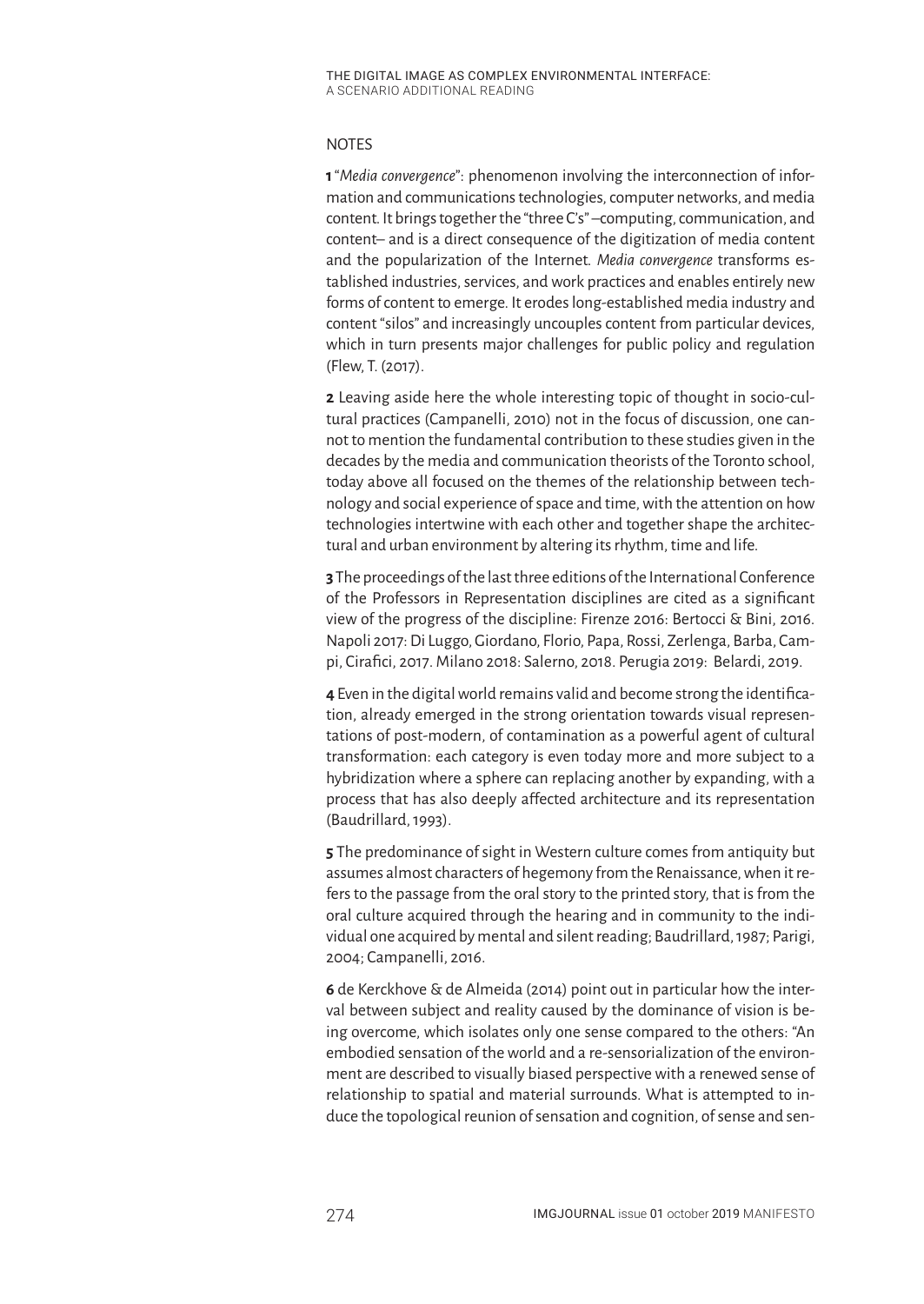more to constitute a culture that assumes the features of the embodiment, in which that is, the symbols tend to assume sensitive forms and even to be incorporated, to overcome the surface of representation for express oneself on a synaesthetic level".

**7** "While the point of view is still central to the Western mental ecology, there are signs that other ways of apprehending the world involving more senses are evolving albeit in a paradoxical fashion. As it extends the nervous system, electricity expands the reaches of all the senses. The Internet, the Web and the electronic grid of the planet provide humans with an extension of their central nervous systems, linking body to the environment and vice-versa" (de Kerckhove & de Almeida, 2014, p. 3).

**8** We then directly refer to the importance of perspective and the geometrical perspective viewer's eye also as a symbolic and cultural synonym; from the extensive bibliography on the topic we cite only a text still today fundamental: Panofsky, 1984.

### REFERENCES

- Balzani, M. (2017). *Spazio intersecato*. Santarcangelo di Romagna, IT: Maggioli.
- Baudrillard, J. (1993). *The transparency of evil*. New York, NY: Verso.
- Baudrillard, J. (1987). *The Evil Demon of Images*. Sydney, AU: Power Publications.
- Buffardi, A., & de Kerckhove, D. (2011). *Il sapere digitale. Pensiero ipertestuale e conoscenza connettiva*. Napoli, IT: Liguori.
- Bostenaru Dan, M., & Craciun, C. (Eds.). (2016). *Space and time visualisation*. Heidelberg, GE: Springer.

Campanelli, V. (2010). *Web aesthetics, how digital media affect culture and society*. Amsterdam, NE: Nai Publishers-Rotterdam and Institute of Network cultures.

Campanelli, V. (2016). *Dialoghi. Verso uno statuto delle immagini contemporanee*. Napoli. IT: MAO-Media & Arts Office.

De Kerckhove D., & de Almeida, C. M. (2014). *The Point of being*. Newcastle upon Tyne, UK: Cambridge Scholars.

Flew, T. (2017). Media convergence. In *Encyclopædia Britannica online*. Retrieved from https://www.britannica.com/topic/media-convergence.

Lévy, P. (1997). *Il virtuale*. Milano, IT: Raffaello Cortina.

Lichty, P. (2013). *Variant analyses. Interrogations on new media art and culture*. Amsterdam, NE: Institute of Network Cultures.

Maldonado, T. (2015). *Reale e virtuale*. Milano, IT: Feltrinelli.

Negroponte, N. (1995). *Being digital*. New York, NY: Knopf.

Packer, R., & Jordan, K. (Eds.). (2001). *Multimedia: From Wagner to Virtual Reality*. New York, NY: W.W. Norton & Co.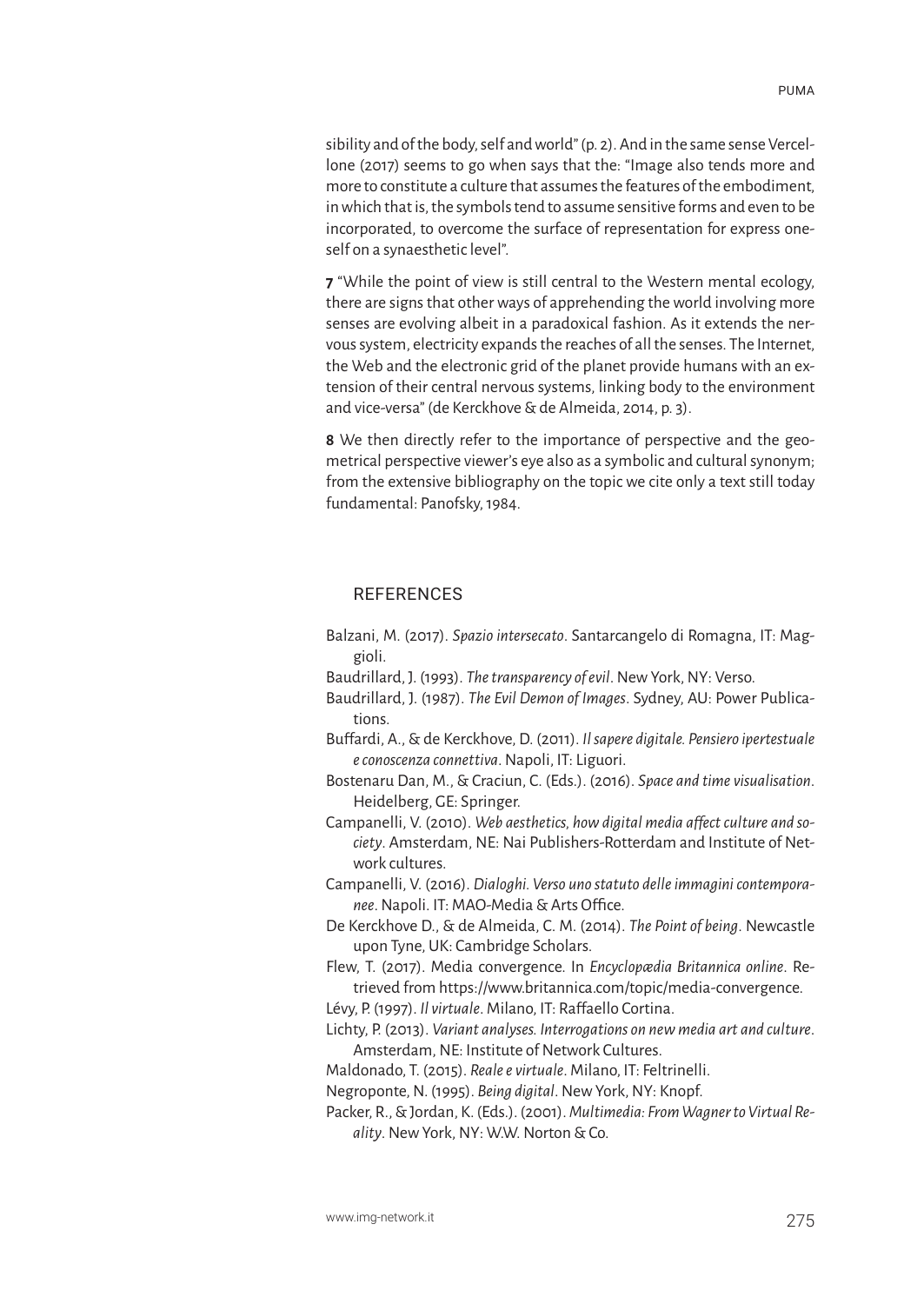- Panofsky, E. (1984). *La prospettiva come forma simbolica e altri scritti*. Milano, IT: Feltrinelli.
- Parigi, S. (2004). Teoria e storia del problema di Molyneux. *Laboratorio dell'ISPF*, I. Retrieved from http://www.ispf-lab.cnr.it/content/parigisilvia-teoria-e-storia-del-problema-di-molyneux

Quici, F. (2018). Editoriale. Immagini per una società senziente. *XY Digitale*, 3 (3/6). Retrieved from http://www.xydigitale.it/la-rivista-xy-dimensioni-del-disegno/la-nuova-serie-dal-2016/numero/57-.html

Sacchi, L., & Unali, M., (Eds.). (2003). *Architettura e cultura digitale*. Milano, IT: Skira.

Sacchi, L. (2018). How drawing changes. *Diségno*, 3, 131-142. doi. org/10.26375/disegno.3.2018.13

Vercellone, F. (2017). *Il futuro dell'immagine*. Bologna, IT: Il mulino.

## ADDITIONAL READINGS

Anders, P. (1998). *Envisioning cyberspace*. New York, NY: McGraw Hill.

- Belardi, P., (Ed.). (2019). *Riflessioni: l'arte del disegno/il disegno dell'arte Reflections: the art of drawing/the drawing of art*. Roma, IT: Gangemi.
- Bertocci, S., & Bini, M. (Eds.). (2016). *Le ragioni del Disegno The reasons of Drawing*. Roma, IT: Gangemi.
- Campanelli, V. (2011). *Remix: Analisi socio-estetica delle forme comunicative del web*. Bologna, IT: Clueb.
- Contreras-Koterbay, S., & Mirocha, L. (2016). *The new aesthetic and art: constellations of the postdigital*. Amsterdam, NE: Institute of Network Cultures.
- Di Luggo, A., Giordano, P., Florio, R., Papa, L., Rossi, A., Zerlenga, O., Barba, S., Campi, M., Cirafici, A. (Eds.). (2017). *Territori e frontiere della Rappresentazione - Territories and frontiers of Representation*. Roma, IT: Gangemi.
- Fatta, F. (2016). Scienza e arte tra tempo e luogo: sei punti di vista. *XY Digitale*, 1 (1/6). Retrieved from http://www.xydigitale.it/la-rivista-xydimensioni-del-disegno/la-nuova-serie-dal-2016/xy-dig-1.html
- Gombrich, E. H. (1999). *The uses of images: studies in the social function of art and visual communication*. London, UK: Phaidon.

Manovich, L. (2001). *The Language of New Media*. Cambridge, MA: MIT Press.

- Papastergiadis, N. (2010). *Spatial aesthetics, art, place, and the everyday*. Amsterdam, NE: Institute of Network Cultures.
- Salerno, R. (2016). Immagini nel mondo 2.0 / Istruzioni per l'uso. *XY Digitale*, 1 (1/6). Retrieved from http://www.xydigitale.it/la-rivista-xy-dimensioni-del-disegno/la-nuova-serie-dal-2016/xy-dig-1.html
- Salerno, R. (Ed.). (2018). *Rappresentazione/materiale/immateriale-Drawing as (in)tangible representation*. Roma, IT: Gangemi.
- Zerlenga, O. (2018). Postfazione. Usare immagini. *XY Digitale*, 3 (3/6). Retrieved from http://www.xydigitale.it/la-rivista-xy-dimensioni-deldisegno/la-nuova-serie-dal-2016/numero/57-.html.